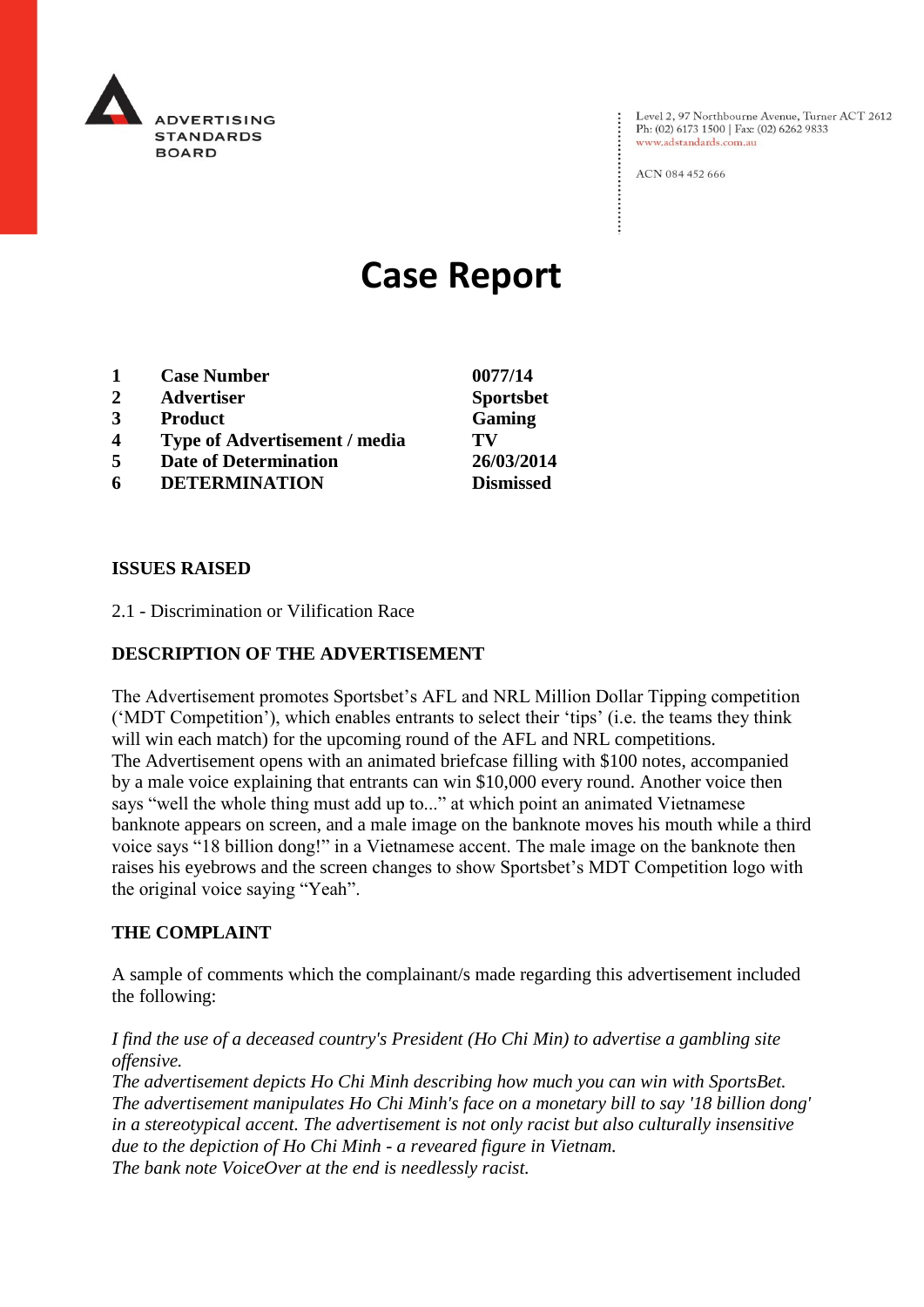*At the conclusion of the ad it has a person of Asian appearance satirising a Chinese accent which is offensive as it is irrelevant to services offered.*

# **THE ADVERTISER'S RESPONSE**

Comments which the advertiser made in response to the complainant/s regarding this advertisement include the following:

*Sportsbet has considered the Complaints and does not seek to shy away from the importance of advertising its services in a responsible manner.*

*Sportsbet rejects that the Advertisement in any way breaches Section 2.1 or any other Section of the Code. In our view, the Advertisement neither "discriminates against" nor "vilifies" any person or section of the community on account of race, ethnicity, nationality (or any other aspect or trait cited in Section 2.1). For the purposes of this letter we refer to race, ethnicity and nationality collectively as 'Heritage'.*

*The Advertisement, in a light-hearted and jovial manner, draws attention to the fact that 1,000,000 Australian dollars (AUD) equates to approximately 18 billion Vietnamese dong ('VND') (the currency of Vietnam). 18 billion is a very large number and in Sportsbet's view the comparison of the AUD against the VND is a novel and thought provoking way of conveying the key message of the Advertisement, which is that Sportsbet will give away over 1 million AUD in cash and prizes to MDT Competition entrants.*

*The use of the word 'dong' (which in our view is an intrinsically amusing word), coupled with the animated movements of the figure on the VND note, adds to the humour of the comparison and the Advertisement generally.*

*What is it to "discriminate against" and "vilify"?*

*The Oxford and Collins Dictionaries support our contention that the Advertisement does not breach Section 2.1 by either discriminating against or vilifying any person or section of the community on account of their Vietnamese, Chinese or other Heritage.*

*According to the Oxford Dictionary to "discriminate against" is to "make an unjust or prejudicial distinction in the treatment of different categories of people." Similarly, the Collins Dictionary states that to "discriminate against" is to "single out a particular person, group, etc., for special...disfavour, often because of a characteristic..."*

*With respect to vilification, the Oxford Dictionary states that to "vilify" is to "speak or write about in an abusively disparaging manner." And according to the Collins Dictionary to "vilify" is to "revile with abusive or defamatory language; malign."*

*Having regard to the above definitions, we submit that it is clear that the Advertisement does not discriminate against or vilify anyone on account of their Heritage. The reference to 18 billion VND, the animated movements of the character and the use of the word 'dong' are collectively and separately light-hearted and jovial, and the Advertisement certainly does not: (a) "make an unjust or prejudicial distinction" or "single out for particular disfavour" (i.e. discriminate against); nor*

*(b) "abuse", "malign" or "disparage" (i.e. vilify), any individual or group on account of their Heritage or otherwise. It is a fact that individuals of different Heritages often have distinct accents, and the mere use of an accent, without more, in an advertisement does not discriminate against or vilify a person or group of persons on account of their Heritage. Other matters raised in the Complaints*

*The complainants' assert that the Advertisement "ridicules", and is "racist" and "offensive" towards individuals or groups of Vietnamese, Chinese and/or Asian Heritage. In response, we submit that the Advertisement:*

*(a) does not mock, deride or shame (which are concepts associated with ridicule) people of*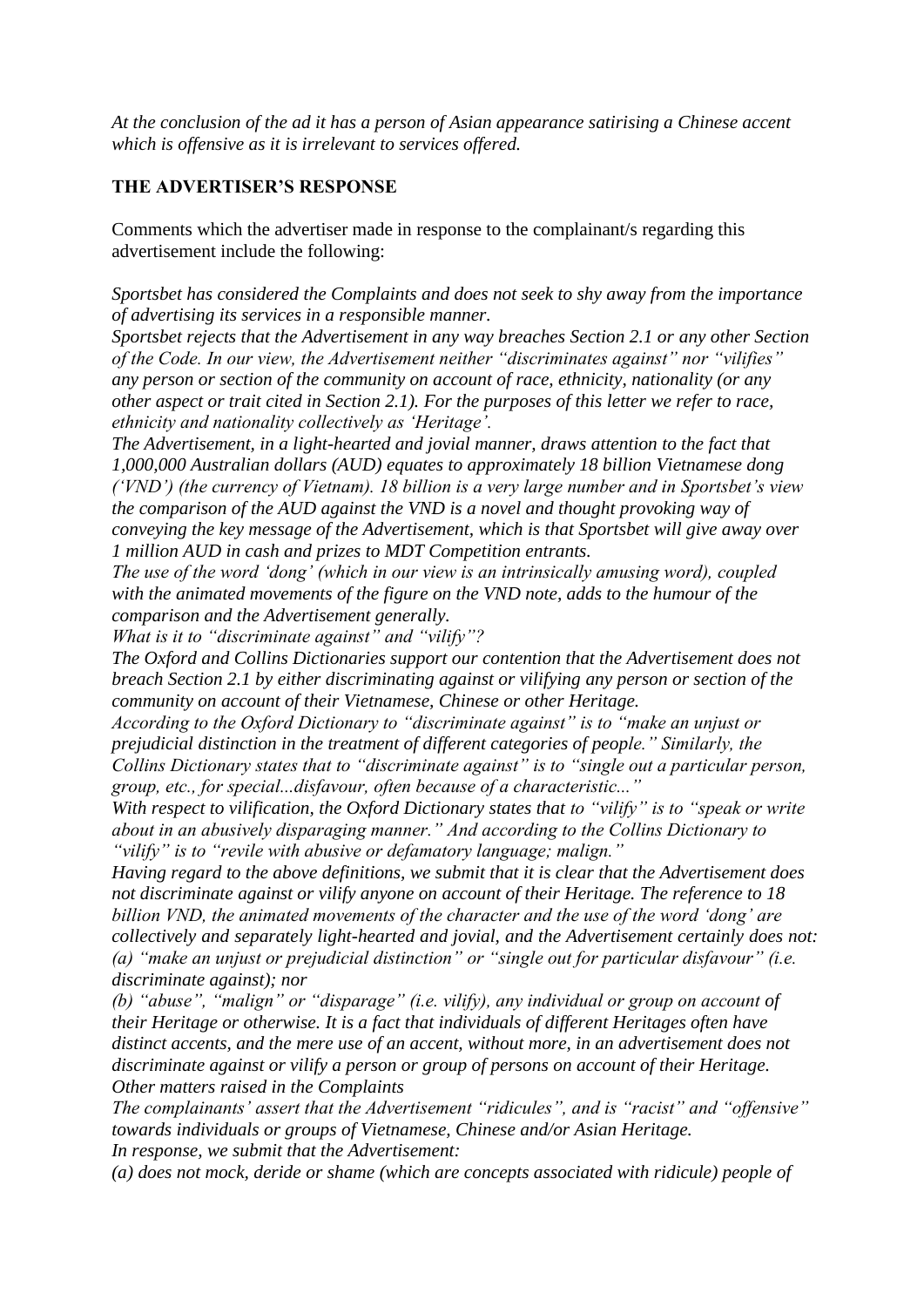*Vietnamese, Chinese or Asian Heritage. We strongly refute the suggestion raised in one of the Complaints that the male voice which follows the "18 billion dong" reference "sneers" at the Vietnamese accent. That voice simply says "Yeah";*

*(b) is not racist towards individuals of Vietnamese, Chinese or Asian Heritage merely because it uses a Vietnamese accent. Whether that accent is accurate or not is irrelevant because it is not used in a way to demean or disparage Vietnamese or Chinese people; and (c) is not offensive to people of Vietnamese, Chinese or Asian Heritage merely because it uses a Vietnamese accent, or on any other grounds. The Advertisement does not make any comment or cast any aspersion at all on Vietnamese, Chinese or Asian people. Sportsbet notes that the references in two of the Complaints to Chinese people seems misguided given the image used is that of a VND banknote and the voice clearly states that the currency in question is the VND. The Advertisement contains no reference to China or people of Chinese Heritage so the Advertisement clearly does not discriminate against or vilify anyone on account of their Chinese Heritage. Conclusion*

*Sportsbet regrets if the jovial nature of the Advertisement was either misconstrued or may have offended the complainants, but we firmly reiterate our view that the Advertisement does not breach the Code.*

*For the reasons mentioned above, Sportsbet believes that the Complaints lack foundation and should be dismissed.*

## **THE DETERMINATION**

The Advertising Standards Board ("Board") considered whether this advertisement breaches Section 2 of the Advertiser Code of Ethics (the "Code").

The Board noted the complainant's concerns that the advertisement is offensive and discriminatory in its stereotypical depiction of an Asian man with a strong accent.

The Board viewed the advertisement and noted the advertiser's response.

The Board considered whether the advertisement complied with Section 2.1 of the Code which requires that 'advertisements shall not portray or depict material in a way which discriminates against or vilifies a person or section of the community on account of race, ethnicity, nationality, gender, age, sexual preference, religion, disability, mental illness or political belief.'

The Board noted that the advertisement features an animated scene of a suitcase being filled with money. The voice over describes the details of the betting competition. At the end of the advertisement one voice states that the money must add up to…at that point an animated Vietnamese banknote appears on screen and the mouth blurts out "18 billion dong."

The Board noted the complainants' concerns that the face on the banknote is of Ho Chi Minh who is a revered figure in Vietnam and that the use of his face in this way is disrespectful and culturally insensitive.

The Board noted that the advertisement is promoting a short running betting offer 'million dollar tipping' that could result in winning a considerable amount of money. The Board noted that the intention is to make the million dollar win sound even more impressive because of